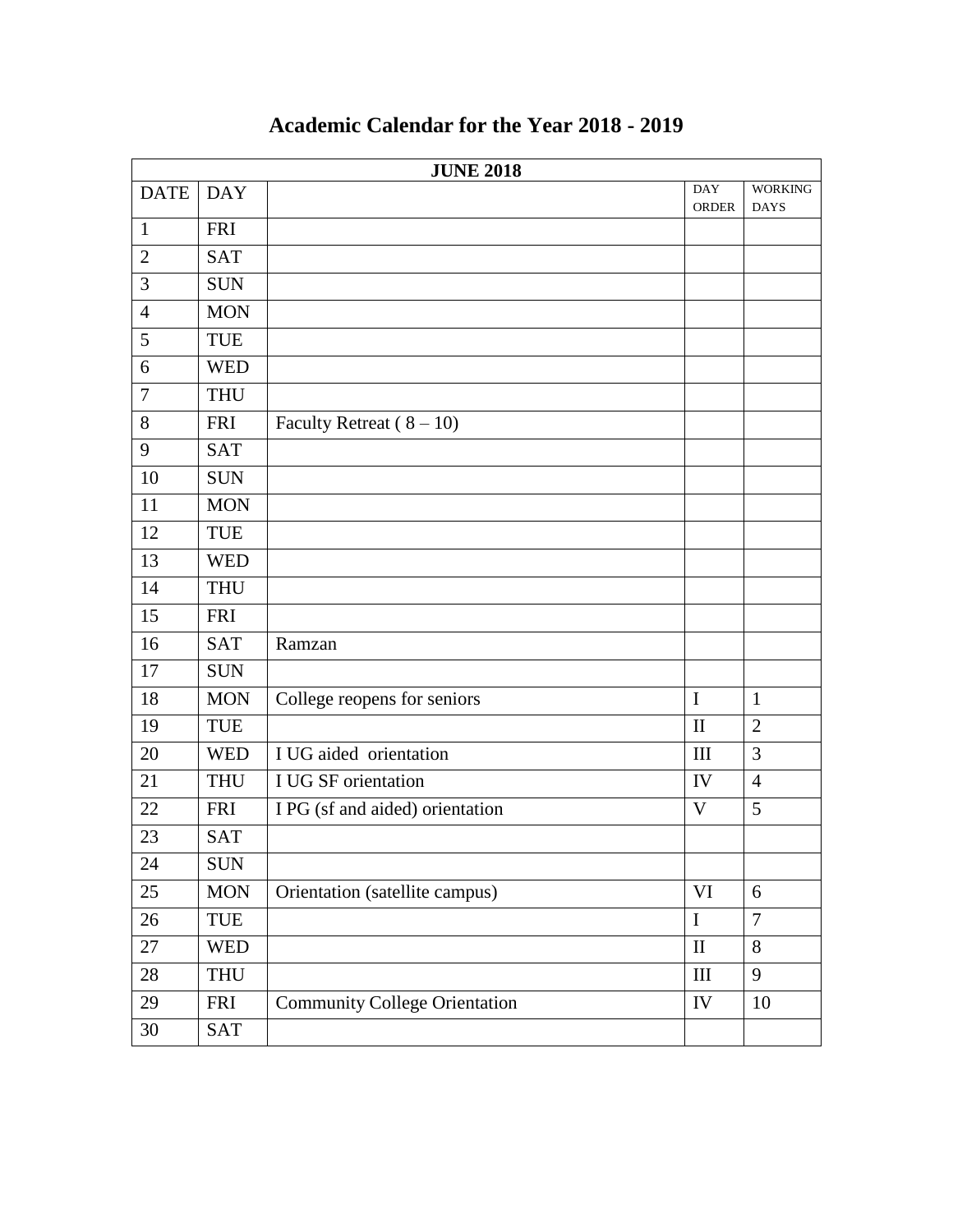|                | <b>JULY 2018</b> |                                                                     |                     |                               |  |  |  |
|----------------|------------------|---------------------------------------------------------------------|---------------------|-------------------------------|--|--|--|
| <b>DATE</b>    | <b>DAY</b>       |                                                                     | <b>DAY</b><br>ORDER | <b>WORKING</b><br><b>DAYS</b> |  |  |  |
| $\mathbf{1}$   | <b>SUN</b>       |                                                                     |                     |                               |  |  |  |
| $\overline{2}$ | <b>MON</b>       |                                                                     | V                   | 11                            |  |  |  |
| 3              | TUE              | Last date for payment of semester and examination fees without fine | <b>VI</b>           | 12                            |  |  |  |
| $\overline{4}$ | <b>WED</b>       |                                                                     | $\mathbf I$         | 13                            |  |  |  |
| 5              | <b>THU</b>       |                                                                     | $\mathbf{I}$        | 14                            |  |  |  |
| 6              | <b>FRI</b>       |                                                                     | Ш                   | 15                            |  |  |  |
| $\tau$         | <b>SAT</b>       | Athikalai Thuthi Velai                                              |                     |                               |  |  |  |
| 8              | <b>SUN</b>       |                                                                     |                     |                               |  |  |  |
| 9              | <b>MON</b>       |                                                                     | IV                  | 16                            |  |  |  |
| 10             | <b>TUE</b>       |                                                                     | V                   | 17                            |  |  |  |
| 11             | <b>WED</b>       | Last date for registration of repeat course                         | VI                  | 18                            |  |  |  |
| 12             | <b>THU</b>       |                                                                     | I                   | 19                            |  |  |  |
| 13             | <b>FRI</b>       | Last date for payment of semester and examination fees with fine    | $\mathbf{I}$        | 20                            |  |  |  |
| 14             | <b>SAT</b>       |                                                                     |                     |                               |  |  |  |
| 15             | <b>SUN</b>       |                                                                     |                     |                               |  |  |  |
| 16             | <b>MON</b>       |                                                                     | III                 | 21                            |  |  |  |
| 17             | <b>TUE</b>       |                                                                     | IV                  | 22                            |  |  |  |
| 18             | <b>WED</b>       |                                                                     | $\mathbf V$         | 23                            |  |  |  |
| 19             | <b>THU</b>       |                                                                     | VI                  | 24                            |  |  |  |
| 20             | <b>FRI</b>       |                                                                     | $\mathbf I$         | 25                            |  |  |  |
| 21             | <b>SAT</b>       |                                                                     |                     |                               |  |  |  |
| 22             | <b>SUN</b>       |                                                                     |                     |                               |  |  |  |
| 23             | <b>MON</b>       |                                                                     | $\mathbf{I}$        | 26                            |  |  |  |
| 24             | TUE              |                                                                     | III                 | 27                            |  |  |  |
| 25             | <b>WED</b>       |                                                                     | IV                  | 28                            |  |  |  |
| 26             | <b>THU</b>       |                                                                     | V                   | 29                            |  |  |  |
| 27             | <b>FRI</b>       |                                                                     | <b>VI</b>           | 30                            |  |  |  |
| 28             | <b>SAT</b>       |                                                                     |                     |                               |  |  |  |
| 29             | <b>SUN</b>       |                                                                     |                     |                               |  |  |  |
| 30             | <b>MON</b>       |                                                                     | $\mathbf I$         | 31                            |  |  |  |
| 31             | <b>TUE</b>       |                                                                     | $\rm II$            | 32                            |  |  |  |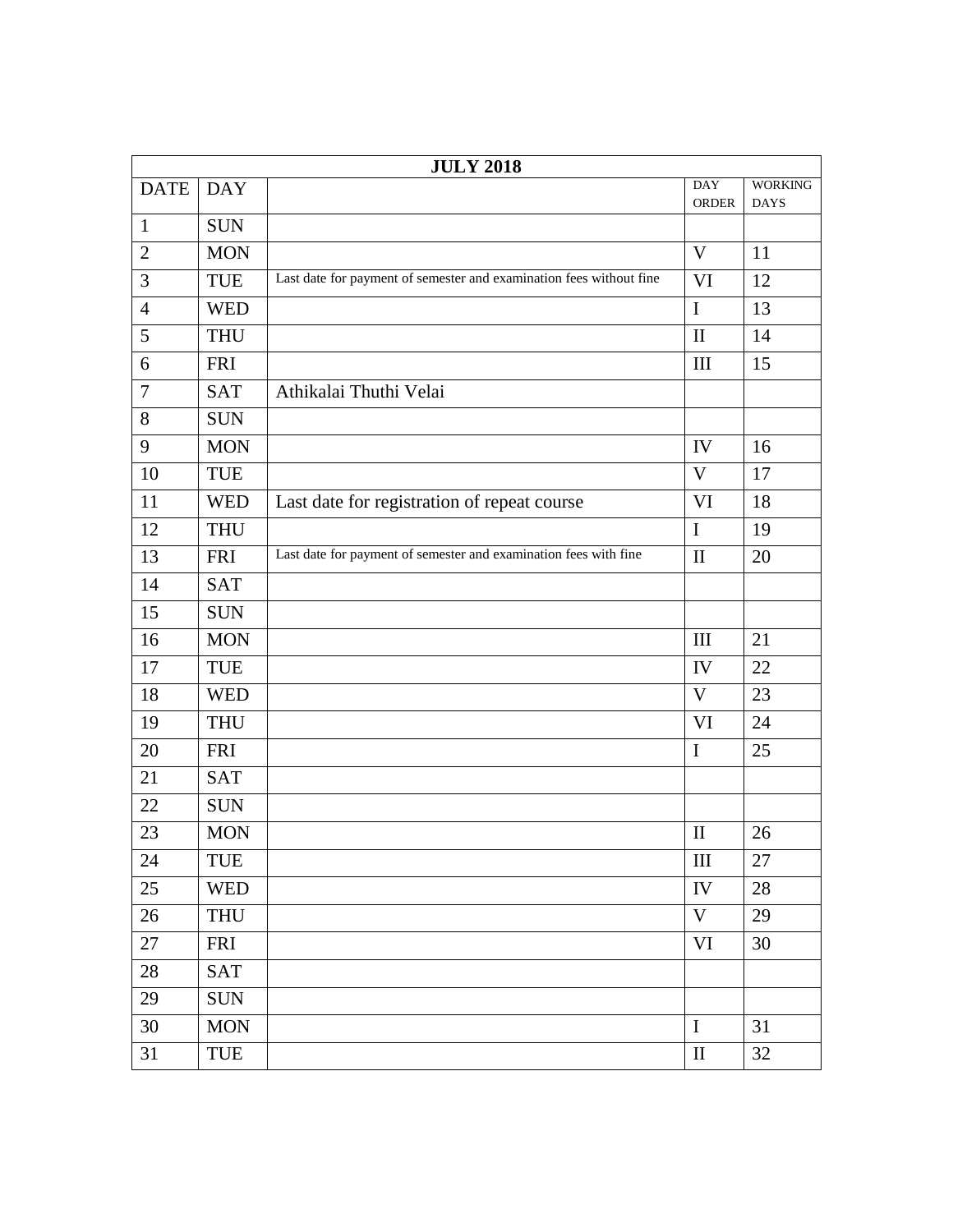|                  | <b>AUGUST 2018</b> |                       |                     |                               |  |  |
|------------------|--------------------|-----------------------|---------------------|-------------------------------|--|--|
| <b>DATE</b>      | <b>DAY</b>         |                       | <b>DAY</b><br>ORDER | <b>WORKING</b><br><b>DAYS</b> |  |  |
| $\mathbf{1}$     | <b>WED</b>         |                       | $\mathop{\rm III}$  | 33                            |  |  |
| $\overline{2}$   | <b>THU</b>         |                       | IV                  | 34                            |  |  |
| $\overline{3}$   | <b>FRI</b>         |                       | $\mathbf V$         | 35                            |  |  |
| $\overline{4}$   | <b>SAT</b>         |                       |                     |                               |  |  |
| 5                | SUN                |                       |                     |                               |  |  |
| $\boldsymbol{6}$ | <b>MON</b>         |                       | <b>VI</b>           | 36                            |  |  |
| $\tau$           | TUE                |                       | $\mathbf I$         | 37                            |  |  |
| 8                | <b>WED</b>         |                       | $\rm II$            | 38                            |  |  |
| 9                | THU                |                       | $\rm III$           | 39                            |  |  |
| 10               | <b>FRI</b>         |                       | IV                  | 40                            |  |  |
| 11               | SAT                |                       |                     |                               |  |  |
| 12               | <b>SUN</b>         |                       |                     |                               |  |  |
| 13               | <b>MON</b>         |                       | V                   | 41                            |  |  |
| 14               | TUE                |                       | VI                  | 42                            |  |  |
| 15               | <b>WED</b>         | Independence Day      |                     |                               |  |  |
| 16               | <b>THU</b>         | I Test Period (16-27) | $\mathbf I$         | 43                            |  |  |
| 17               | <b>FRI</b>         |                       | $\rm II$            | 44                            |  |  |
| 18               | <b>SAT</b>         |                       |                     |                               |  |  |
| 19               | <b>SUN</b>         |                       |                     |                               |  |  |
| 20               | <b>MON</b>         |                       | $\rm III$           | 45                            |  |  |
| 21               | TUE                |                       | ${\rm IV}$          | 46                            |  |  |
| 22               | <b>WED</b>         | Bakrid                |                     |                               |  |  |
| 23               | <b>THU</b>         |                       | $\mathbf V$         | 47                            |  |  |
| 24               | <b>FRI</b>         |                       | VI                  | 48                            |  |  |
| 25               | <b>SAT</b>         |                       |                     |                               |  |  |
| 26               | <b>SUN</b>         |                       |                     |                               |  |  |
| 27               | <b>MON</b>         |                       | $\mathbf I$         | 49                            |  |  |
| $28\,$           | TUE                |                       | $\rm II$            | 50                            |  |  |
| 29               | <b>WED</b>         | <b>Sports Day</b>     | $\rm III$           | 51                            |  |  |
| $30\,$           | <b>THU</b>         |                       | IV                  | 52                            |  |  |
| 31               | <b>FRI</b>         |                       | $\mathbf V$         | 53                            |  |  |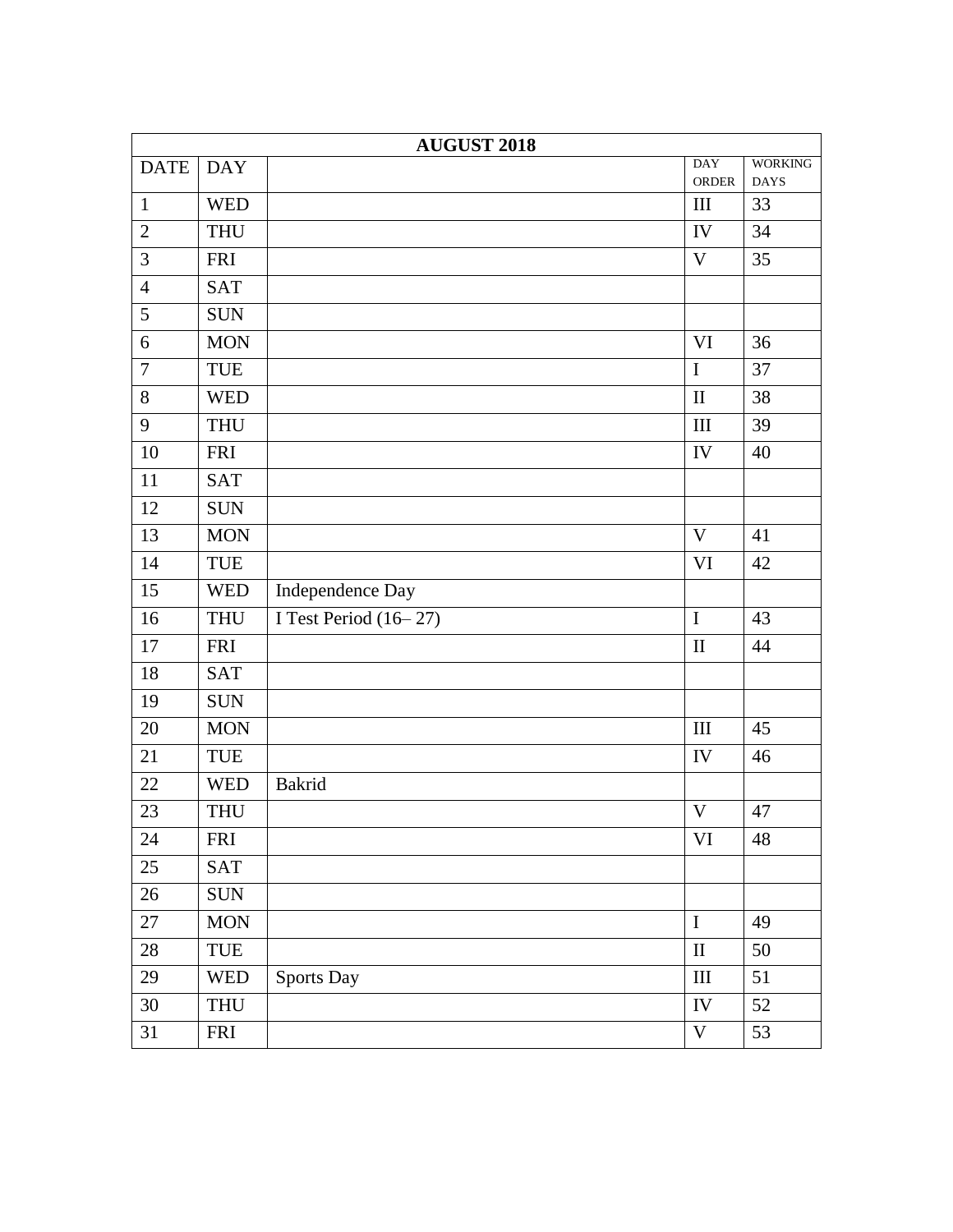|                | <b>SEPTEMBER 2018</b> |                                                                      |                     |                               |  |  |
|----------------|-----------------------|----------------------------------------------------------------------|---------------------|-------------------------------|--|--|
| <b>DATE</b>    | <b>DAY</b>            |                                                                      | <b>DAY</b><br>ORDER | <b>WORKING</b><br><b>DAYS</b> |  |  |
| $\mathbf{1}$   | <b>SAT</b>            |                                                                      |                     |                               |  |  |
| $\overline{2}$ | <b>SUN</b>            | Krishna Jayanthi                                                     |                     |                               |  |  |
| 3              | <b>MON</b>            |                                                                      | VI                  | 54                            |  |  |
| $\overline{4}$ | <b>TUE</b>            |                                                                      | $\mathbf I$         | 55                            |  |  |
| 5              | <b>WED</b>            |                                                                      | $\mathbf{I}$        | 56                            |  |  |
| 6              | <b>THU</b>            |                                                                      | III                 | 57                            |  |  |
| $\tau$         | <b>FRI</b>            |                                                                      | IV                  | 58                            |  |  |
| 8              | <b>SAT</b>            |                                                                      |                     |                               |  |  |
| 9              | <b>SUN</b>            |                                                                      |                     |                               |  |  |
| 10             | <b>MON</b>            | Registration and payment of examination fees (for arrears) begins    | V                   | 59                            |  |  |
| 11             | TUE                   |                                                                      | VI                  | 60                            |  |  |
| 12             | <b>WED</b>            |                                                                      | $\mathbf I$         | 61                            |  |  |
| 13             | <b>THU</b>            | Vinayagar Chathurthi                                                 |                     |                               |  |  |
| 14             | <b>FRI</b>            |                                                                      | $\mathbf{I}$        | 62                            |  |  |
| 15             | <b>SAT</b>            |                                                                      |                     |                               |  |  |
| 16             | <b>SUN</b>            |                                                                      |                     |                               |  |  |
| 17             | <b>MON</b>            |                                                                      | $\rm III$           | 63                            |  |  |
| 18             | <b>TUE</b>            |                                                                      | IV                  | 64                            |  |  |
| 19             | <b>WED</b>            |                                                                      | V                   | 65                            |  |  |
| 20             | <b>THU</b>            |                                                                      | VI                  | 66                            |  |  |
| 21             | <b>FRI</b>            | Muharram                                                             |                     |                               |  |  |
| 22             | <b>SAT</b>            | Registration and payment of examination fees (for arrears) with fine |                     |                               |  |  |
| 23             | <b>SUN</b>            |                                                                      |                     |                               |  |  |
| 24             | <b>MON</b>            |                                                                      | $\mathbf I$         | 67                            |  |  |
| 25             | TUE                   |                                                                      | $\rm II$            | 68                            |  |  |
| 26             | <b>WED</b>            |                                                                      | III                 | 69                            |  |  |
| 27             | <b>THU</b>            |                                                                      | IV                  | 70                            |  |  |
| 28             | <b>FRI</b>            |                                                                      | V                   | 71                            |  |  |
| 29             | <b>SAT</b>            |                                                                      |                     |                               |  |  |
| 30             | <b>SUN</b>            |                                                                      |                     |                               |  |  |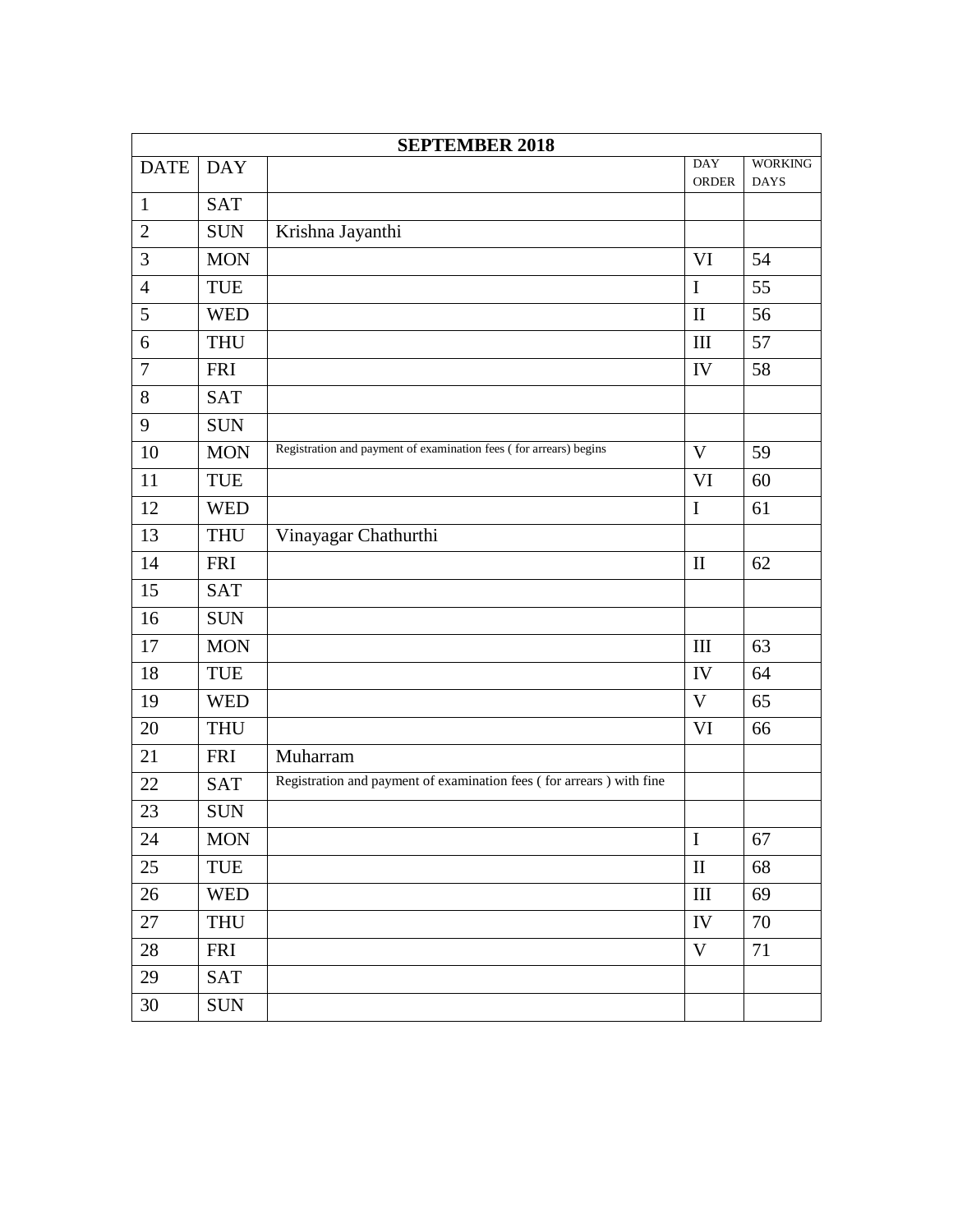| <b>OCTOBER 2018</b> |            |                                                                   |                            |                               |  |  |
|---------------------|------------|-------------------------------------------------------------------|----------------------------|-------------------------------|--|--|
| <b>DATE</b>         | <b>DAY</b> |                                                                   | <b>DAY</b><br><b>ORDER</b> | <b>WORKING</b><br><b>DAYS</b> |  |  |
| $\mathbf{1}$        | <b>MON</b> |                                                                   | VI                         | 72                            |  |  |
| $\overline{2}$      | <b>TUE</b> | Gandhi Jayanthi                                                   |                            |                               |  |  |
| 3                   | <b>WED</b> | II Test Period $(3-11)$                                           | $\mathbf I$                | 73                            |  |  |
| $\overline{4}$      | <b>THU</b> |                                                                   | $\mathbf{I}$               | 74                            |  |  |
| 5                   | <b>FRI</b> | Last date for payment of examination fees (for arrears) with fine | III                        | 75                            |  |  |
| 6                   | <b>SAT</b> |                                                                   |                            |                               |  |  |
| $\tau$              | <b>SUN</b> |                                                                   |                            |                               |  |  |
| 8                   | <b>MON</b> |                                                                   | IV                         | 76                            |  |  |
| 9                   | TUE        |                                                                   | $\mathbf V$                | 77                            |  |  |
| 10                  | <b>WED</b> |                                                                   | VI                         | 78                            |  |  |
| 11                  | <b>THU</b> |                                                                   | $\mathbf I$                | 79                            |  |  |
| 12                  | <b>FRI</b> |                                                                   | $\mathbf{I}$               | 80                            |  |  |
| 13                  | <b>SAT</b> |                                                                   |                            |                               |  |  |
| 14                  | <b>SUN</b> |                                                                   |                            |                               |  |  |
| 15                  | <b>MON</b> |                                                                   | $\mathop{\rm III}$         | 81                            |  |  |
| 16                  | TUE        |                                                                   | IV                         | 82                            |  |  |
| 17                  | <b>WED</b> |                                                                   | V                          | 83                            |  |  |
| 18                  | <b>THU</b> | Ayutha Pooja (Field Trip holidays 18 - 21)                        |                            |                               |  |  |
| 19                  | <b>FRI</b> | Vijaya Dasami                                                     |                            |                               |  |  |
| 20                  | <b>SAT</b> |                                                                   |                            |                               |  |  |
| 21                  | <b>SUN</b> |                                                                   |                            |                               |  |  |
| 22                  | <b>MON</b> | III Test (if needed $22 - 24$ )                                   | VI                         | 84                            |  |  |
| 23                  | TUE        |                                                                   | $\mathbf I$                | 85                            |  |  |
| 24                  | <b>WED</b> |                                                                   | $\mathop{\rm II}\nolimits$ | 86                            |  |  |
| 25                  | <b>THU</b> |                                                                   | III                        | 87                            |  |  |
| 26                  | <b>FRI</b> |                                                                   | IV                         | 88                            |  |  |
| 27                  | <b>SAT</b> |                                                                   | V                          | 89                            |  |  |
| 28                  | <b>SUN</b> |                                                                   |                            |                               |  |  |
| 29                  | <b>MON</b> | <b>Odd Semester ends</b>                                          | VI                         | 90                            |  |  |
| 30                  | TUE        |                                                                   |                            |                               |  |  |
| 31                  | <b>WED</b> |                                                                   |                            |                               |  |  |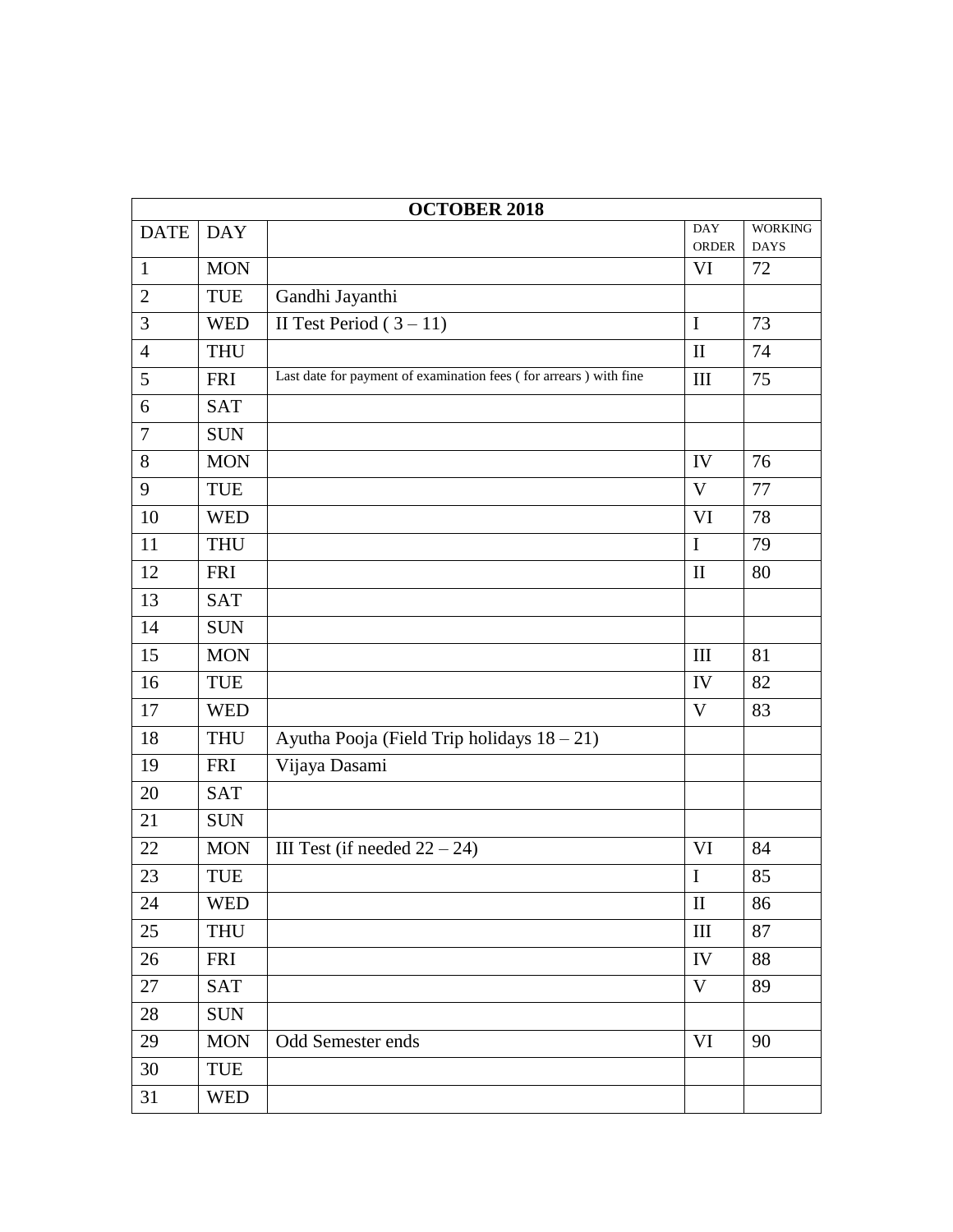|                  | <b>NOVEMBER 2018</b> |                                        |                     |                               |  |  |
|------------------|----------------------|----------------------------------------|---------------------|-------------------------------|--|--|
| <b>DATE</b>      | <b>DAY</b>           |                                        | <b>DAY</b><br>ORDER | <b>WORKING</b><br><b>DAYS</b> |  |  |
| $\mathbf{1}$     | <b>THU</b>           | <b>Odd Semester Examination Begins</b> |                     | E1                            |  |  |
| $\overline{2}$   | <b>FRI</b>           |                                        |                     | E2                            |  |  |
| 3                | <b>SAT</b>           |                                        |                     | E <sub>3</sub>                |  |  |
| $\overline{4}$   | <b>SUN</b>           |                                        |                     |                               |  |  |
| 5                | <b>MON</b>           |                                        |                     |                               |  |  |
| $\boldsymbol{6}$ | TUE                  | Deepavali                              |                     |                               |  |  |
| $\overline{7}$   | <b>WED</b>           |                                        |                     |                               |  |  |
| $8\,$            | <b>THU</b>           |                                        |                     | E4                            |  |  |
| 9                | <b>FRI</b>           |                                        |                     | E <sub>5</sub>                |  |  |
| 10               | <b>SAT</b>           |                                        |                     | E <sub>6</sub>                |  |  |
| 11               | <b>SUN</b>           |                                        |                     |                               |  |  |
| 12               | <b>MON</b>           |                                        |                     | E7                            |  |  |
| 13               | TUE                  |                                        |                     | E8                            |  |  |
| 14               | <b>WED</b>           |                                        |                     | E <sub>9</sub>                |  |  |
| 15               | <b>THU</b>           |                                        |                     | E10                           |  |  |
| 16               | <b>FRI</b>           |                                        |                     | E11                           |  |  |
| 17               | <b>SAT</b>           |                                        |                     | E12                           |  |  |
| 18               | <b>SUN</b>           |                                        |                     |                               |  |  |
| 19               | <b>MON</b>           |                                        |                     | E13                           |  |  |
| 20               | <b>TUE</b>           |                                        |                     | E14                           |  |  |
| 21               | <b>WED</b>           | Milad- un-Nabi                         |                     |                               |  |  |
| 22               | <b>THU</b>           |                                        |                     | E15                           |  |  |
| 23               | <b>FRI</b>           |                                        |                     |                               |  |  |
| 24               | SAT                  |                                        |                     |                               |  |  |
| 25               | <b>SUN</b>           |                                        |                     |                               |  |  |
| 26               | <b>MON</b>           | Even semester begins                   | $\bf I$             | $\mathbf{1}$                  |  |  |
| 27               | TUE                  |                                        | $\rm II$            | $\mathbf{2}$                  |  |  |
| $28\,$           | <b>WED</b>           |                                        | III                 | 3                             |  |  |
| 29               | <b>THU</b>           |                                        | ${\rm IV}$          | $\overline{4}$                |  |  |
| $30\,$           | <b>FRI</b>           |                                        | $\mathbf V$         | 5                             |  |  |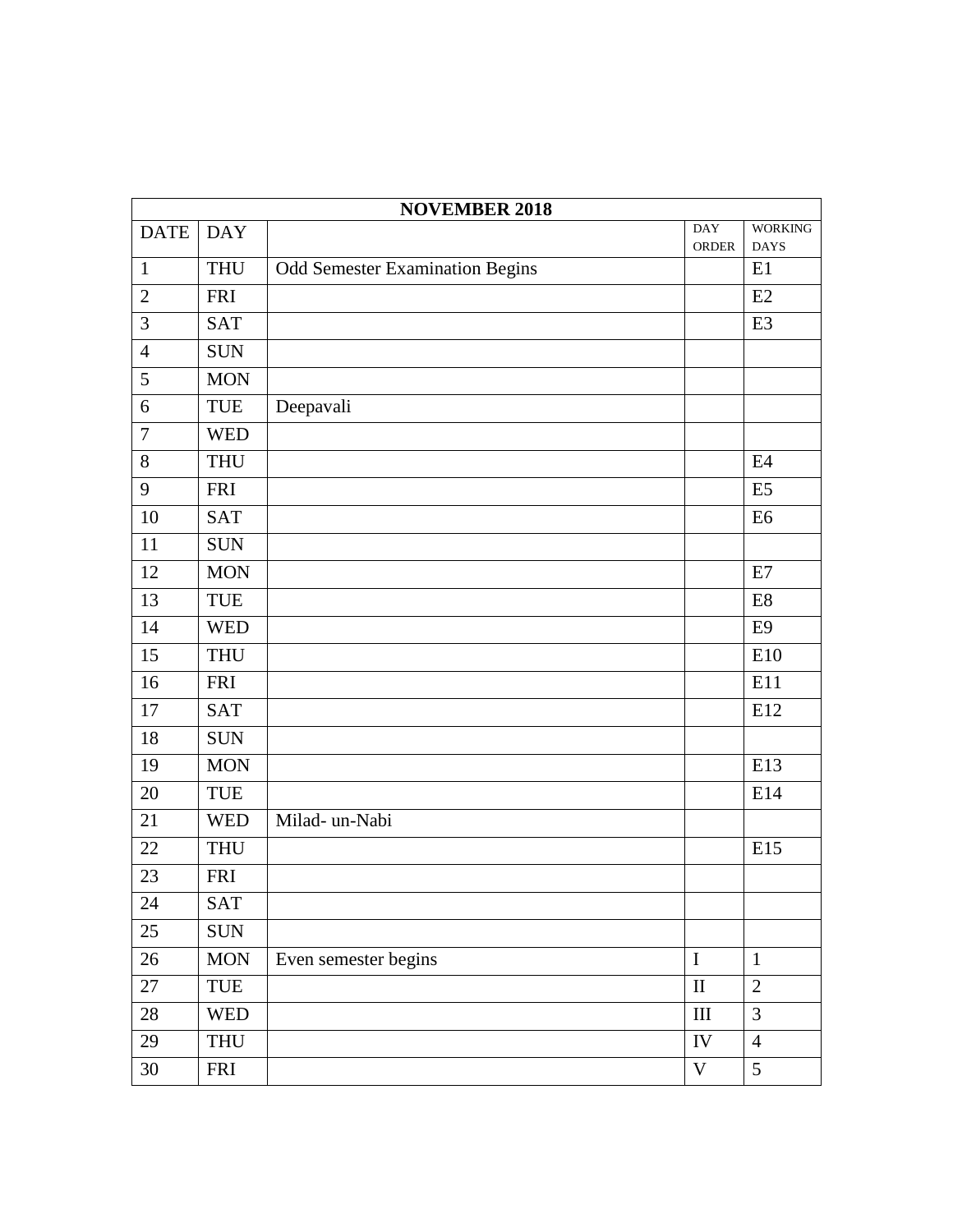|                |            | <b>DECEMBER 2018</b>                                                |                            |                               |
|----------------|------------|---------------------------------------------------------------------|----------------------------|-------------------------------|
| <b>DATE</b>    | <b>DAY</b> |                                                                     | <b>DAY</b><br><b>ORDER</b> | <b>WORKING</b><br><b>DAYS</b> |
| $\mathbf{1}$   | <b>SAT</b> |                                                                     |                            |                               |
| $\overline{2}$ | <b>SUN</b> |                                                                     |                            |                               |
| 3              | <b>MON</b> |                                                                     | <b>VI</b>                  | 6                             |
| $\overline{4}$ | <b>TUE</b> |                                                                     | $\mathbf I$                | $\overline{7}$                |
| 5              | <b>WED</b> |                                                                     | $\mathbf{I}$               | 8                             |
| 6              | <b>THU</b> |                                                                     | III                        | 9                             |
| 7              | <b>FRI</b> | Last date for payment of semester and examination fees without fine | IV                         | 10                            |
| 8              | <b>SAT</b> | Athikalai Thutivellai                                               |                            |                               |
| 9              | <b>SUN</b> |                                                                     |                            |                               |
| 10             | <b>MON</b> |                                                                     | V                          | 11                            |
| 11             | TUE        |                                                                     | VI                         | 12                            |
| 12             | <b>WED</b> |                                                                     | $\mathbf I$                | 13                            |
| 13             | <b>THU</b> |                                                                     | $\mathbf{I}$               | 14                            |
| 14             | <b>FRI</b> |                                                                     | Ш                          | 15                            |
| 15             | <b>SAT</b> |                                                                     |                            |                               |
| 16             | <b>SUN</b> | Carol Service                                                       |                            |                               |
| 17             | <b>MON</b> | Last date for registration of repeat courses                        | IV                         | 16                            |
| 18             | TUE        |                                                                     | $\mathbf V$                | 17                            |
| 19             | <b>WED</b> |                                                                     | VI                         | 18                            |
| 20             | <b>THU</b> | Last date for payment of semester and examination fees with fine    | $\mathbf I$                | 19                            |
| 21             | <b>FRI</b> | <b>Community Dinner</b>                                             | $\mathbf{I}$               | 20                            |
| 22             | <b>SAT</b> | Christmas vacation $(22 – 1 Jan)$                                   |                            |                               |
| 23             | <b>SUN</b> |                                                                     |                            |                               |
| 24             | <b>MON</b> |                                                                     |                            |                               |
| 25             | <b>TUE</b> | Christmas                                                           |                            |                               |
| 26             | <b>WED</b> |                                                                     |                            |                               |
| 27             | <b>THU</b> |                                                                     |                            |                               |
| 28             | <b>FRI</b> |                                                                     |                            |                               |
| 29             | <b>SAT</b> |                                                                     |                            |                               |
| 30             | <b>SUN</b> |                                                                     |                            |                               |
| 31             | <b>MON</b> |                                                                     |                            |                               |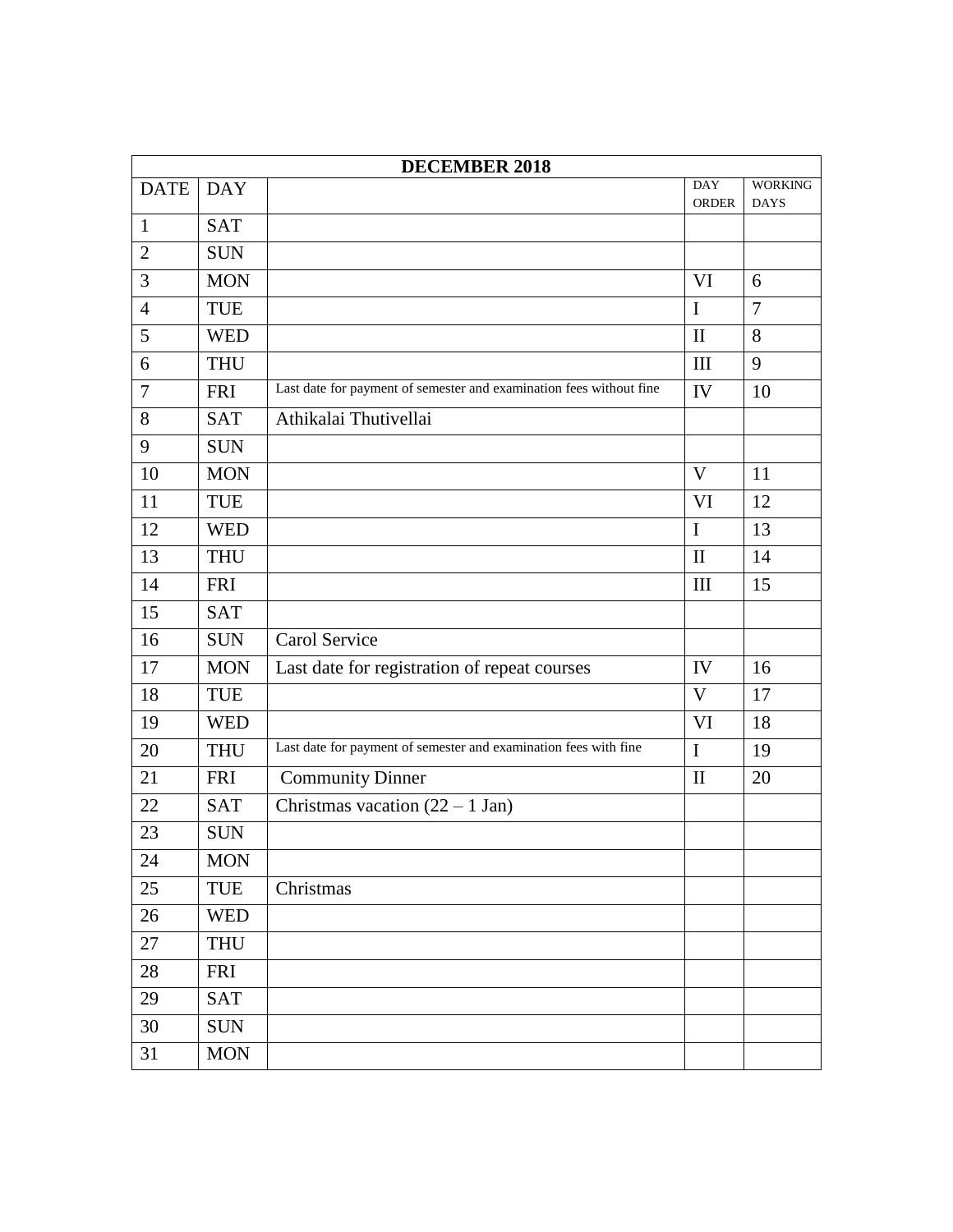|                |                             | JANUARY 2019                |              |                |
|----------------|-----------------------------|-----------------------------|--------------|----------------|
| <b>DATE</b>    | <b>DAY</b>                  |                             | <b>DAY</b>   | <b>WORKING</b> |
|                |                             |                             | <b>ORDER</b> | <b>DAYS</b>    |
| $\mathbf{1}$   | TUE                         |                             |              |                |
| $\overline{2}$ | <b>WED</b>                  |                             | III          | 21             |
| 3              | <b>THU</b>                  |                             | IV           | 22             |
| $\overline{4}$ | <b>FRI</b>                  |                             | $\mathbf V$  | 23             |
| 5              | <b>SAT</b>                  |                             |              |                |
| 6              | <b>SUN</b>                  |                             |              |                |
| $\tau$         | <b>MON</b>                  |                             | VI           | 24             |
| $8\,$          | TUE                         |                             | $\bf I$      | 25             |
| $\mathbf{9}$   | <b>WED</b>                  |                             | $\mathbf{I}$ | 26             |
| 10             | <b>THU</b>                  |                             | Ш            | 27             |
| 11             | <b>FRI</b>                  |                             | IV           | 28             |
| 12             | <b>SAT</b>                  | Pongal Holidays $(12 – 16)$ |              |                |
| 13             | <b>SUN</b>                  |                             |              |                |
| 14             | <b>MON</b>                  |                             |              |                |
| 15             | TUE                         |                             |              |                |
| 16             | <b>WED</b>                  |                             |              |                |
| 17             | <b>THU</b>                  |                             | $\mathbf V$  | 29             |
| 18             | <b>FRI</b>                  |                             | VI           | 30             |
| 19             | <b>SAT</b>                  |                             |              |                |
| 20             | <b>SUN</b>                  |                             |              |                |
| 21             | <b>MON</b>                  |                             | $\bf I$      | 31             |
| 22             | TUE                         |                             | $\mathbf{I}$ | 32             |
| 23             | <b>WED</b>                  |                             | $\rm III$    | 33             |
| 24             | <b>THU</b>                  |                             | IV           | 34             |
| 25             | <b>FRI</b>                  |                             | $\mathbf V$  | 35             |
| 26             | SAT                         | Republic Day                |              |                |
| 27             | <b>SUN</b>                  |                             |              |                |
| 28             | <b>MON</b>                  | I Test Period $(28-4)$      | <b>VI</b>    | 36             |
| 29             | $\ensuremath{\mathsf{TUE}}$ |                             | $\mathbf I$  | 37             |
| $30\,$         | <b>WED</b>                  |                             | $\mathbf{I}$ | 38             |
| 31             | THU                         |                             | $\rm III$    | 39             |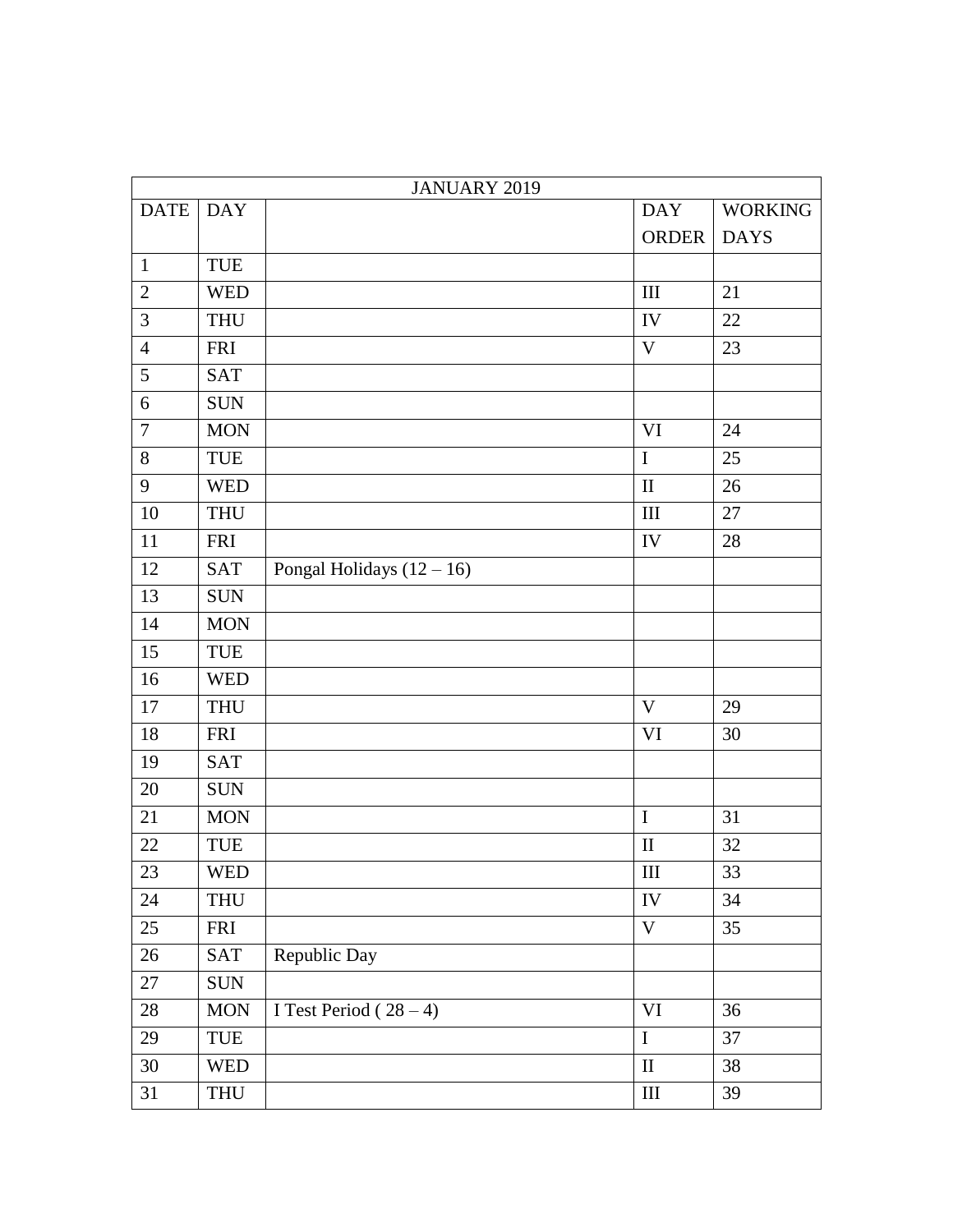|                  | <b>FEBRUARY 2019</b> |                                                                         |                             |                               |  |  |
|------------------|----------------------|-------------------------------------------------------------------------|-----------------------------|-------------------------------|--|--|
| <b>DATE</b>      | <b>DAY</b>           |                                                                         | <b>DAY</b><br><b>ORDER</b>  | <b>WORKING</b><br><b>DAYS</b> |  |  |
| $\mathbf{1}$     | <b>FRI</b>           |                                                                         | IV                          | 40                            |  |  |
| $\overline{2}$   | <b>SAT</b>           |                                                                         | $\mathbf V$                 | 41                            |  |  |
| 3                | <b>SUN</b>           |                                                                         |                             |                               |  |  |
| $\overline{4}$   | <b>MON</b>           |                                                                         | <b>VI</b>                   | 42                            |  |  |
| 5                | TUE                  |                                                                         | $\mathbf I$                 | 43                            |  |  |
| $\boldsymbol{6}$ | <b>WED</b>           |                                                                         | $\rm II$                    | 44                            |  |  |
| $\overline{7}$   | <b>THU</b>           |                                                                         | $\rm III$                   | 45                            |  |  |
| $8\,$            | <b>FRI</b>           |                                                                         | IV                          | 46                            |  |  |
| 9                | <b>SAT</b>           |                                                                         |                             |                               |  |  |
| 10               | <b>SUN</b>           |                                                                         |                             |                               |  |  |
| 11               | <b>MON</b>           |                                                                         | V                           | 47                            |  |  |
| 12               | <b>TUE</b>           |                                                                         | <b>VI</b>                   | 48                            |  |  |
| 13               | <b>WED</b>           |                                                                         | $\mathbf I$                 | 49                            |  |  |
| 14               | <b>THU</b>           |                                                                         | $\rm II$                    | 50                            |  |  |
| 15               | <b>FRI</b>           |                                                                         | III                         | 51                            |  |  |
| 16               | <b>SAT</b>           | <b>Boards of Study</b>                                                  | IV                          | 52                            |  |  |
| $17\,$           | <b>SUN</b>           |                                                                         |                             |                               |  |  |
| 18               | <b>MON</b>           |                                                                         | $\mathbf V$                 | 53                            |  |  |
| 19               | TUE                  |                                                                         | VI                          | 54                            |  |  |
| 20               | <b>WED</b>           |                                                                         | $\mathbf I$                 | 55                            |  |  |
| 21               | <b>THU</b>           |                                                                         | $\rm II$                    | 56                            |  |  |
| 22               | <b>FRI</b>           |                                                                         | $\mathop{\rm III}\nolimits$ | 57                            |  |  |
| 23               | <b>SAT</b>           |                                                                         |                             |                               |  |  |
| 24               | <b>SUN</b>           |                                                                         |                             |                               |  |  |
| 25               | <b>MON</b>           |                                                                         | IV                          | 58                            |  |  |
| 26               | TUE                  |                                                                         | $\mathbf V$                 | 59                            |  |  |
| 27               | <b>WED</b>           |                                                                         | VI                          | 60                            |  |  |
| 28               | THU                  | Registration and payment of examination fees (for arrears) without fine | $\bf I$                     | 61                            |  |  |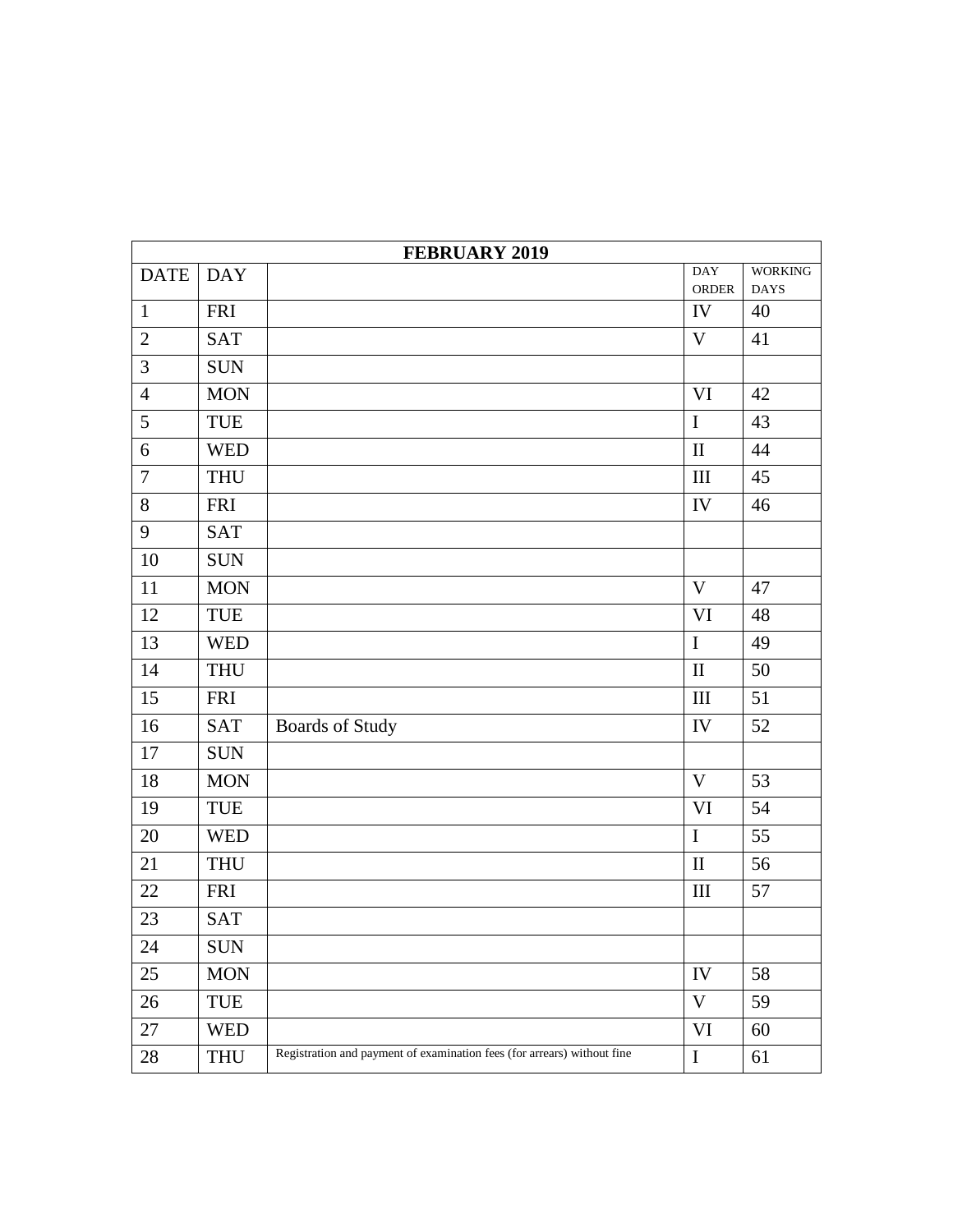| <b>MARCH 2019</b> |            |                                                                      |                            |                               |  |
|-------------------|------------|----------------------------------------------------------------------|----------------------------|-------------------------------|--|
| <b>DATE</b>       | <b>DAY</b> |                                                                      | <b>DAY</b><br><b>ORDER</b> | <b>WORKING</b><br><b>DAYS</b> |  |
| $\mathbf{1}$      | <b>FRI</b> |                                                                      | $\mathbf{I}$               | 62                            |  |
| $\overline{2}$    | <b>SAT</b> |                                                                      |                            |                               |  |
| 3                 | <b>SUN</b> |                                                                      |                            |                               |  |
| $\overline{4}$    | <b>MON</b> |                                                                      | III                        | 63                            |  |
| 5                 | TUE        |                                                                      | IV                         | 64                            |  |
| 6                 | <b>WED</b> | Ash Wednesday                                                        | $\mathbf V$                | 65                            |  |
| $\overline{7}$    | <b>THU</b> |                                                                      | <b>VI</b>                  | 66                            |  |
| 8                 | <b>FRI</b> |                                                                      | $\mathbf I$                | 67                            |  |
| 9                 | <b>SAT</b> |                                                                      |                            |                               |  |
| 10                | <b>SUN</b> |                                                                      |                            |                               |  |
| 11                | <b>MON</b> |                                                                      | $\mathbf{I}$               | 68                            |  |
| 12                | <b>TUE</b> |                                                                      | III                        | 69                            |  |
| 13                | <b>WED</b> |                                                                      | IV                         | 70                            |  |
| 14                | <b>THU</b> | Registration and payment of examination fees (for arrears) with fine | V                          | 71                            |  |
| 15                | <b>FRI</b> |                                                                      | VI                         | 72                            |  |
| 16                | <b>SAT</b> | Academic Council                                                     | $\mathbf I$                | 73                            |  |
| 17                | <b>SUN</b> |                                                                      |                            |                               |  |
| 18                | <b>MON</b> | II Test Period $(18 – 26)$                                           | $\mathbf{I}$               | 74                            |  |
| 19                | TUE        |                                                                      | III                        | 75                            |  |
| 20                | <b>WED</b> |                                                                      | IV                         | 76                            |  |
| 21                | <b>THU</b> |                                                                      | V                          | 77                            |  |
| 22                | <b>FRI</b> | Last date for payment of examination fees (for arrears)              | VI                         | 78                            |  |
| 23                | <b>SAT</b> | <b>Hostel Day</b>                                                    |                            |                               |  |
| 24                | <b>SUN</b> |                                                                      |                            |                               |  |
| 25                | <b>MON</b> |                                                                      | $\bf I$                    | 79                            |  |
| 26                | <b>TUE</b> |                                                                      | $\mathbf{I}$               | 80                            |  |
| 27                | <b>WED</b> |                                                                      | $\mathop{\rm III}$         | 81                            |  |
| $28\,$            | <b>THU</b> |                                                                      | IV                         | 82                            |  |
| 29                | <b>FRI</b> |                                                                      | $\mathbf V$                | 83                            |  |
| 30                | <b>SAT</b> | <b>College Day</b>                                                   | $\rm{VI}$                  | 84                            |  |
| 31                | <b>SUN</b> |                                                                      |                            |                               |  |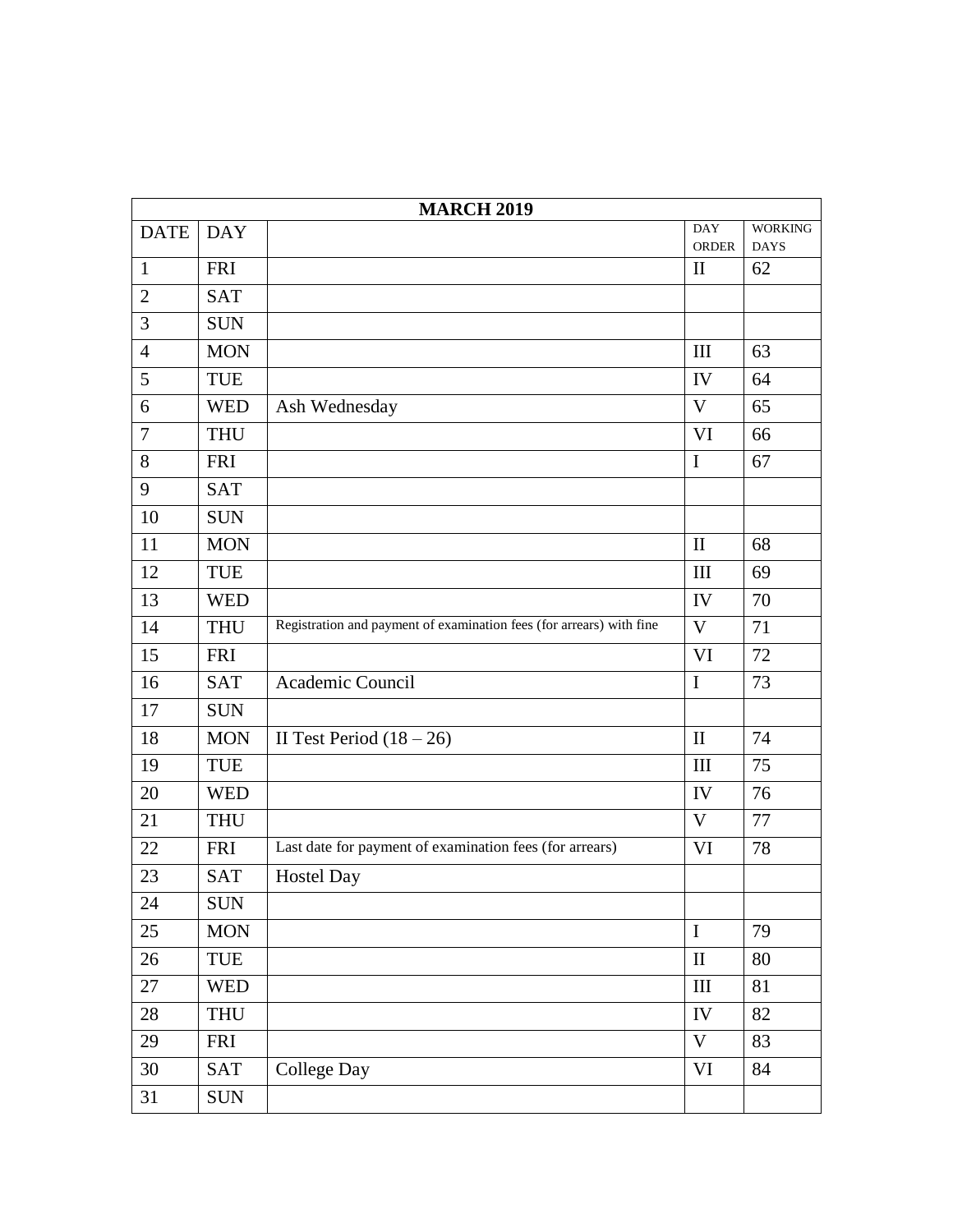|                | <b>APRIL 2019</b> |                                     |                            |                               |  |  |  |
|----------------|-------------------|-------------------------------------|----------------------------|-------------------------------|--|--|--|
| <b>DATE</b>    | <b>DAY</b>        |                                     | <b>DAY</b><br><b>ORDER</b> | <b>WORKING</b><br><b>DAYS</b> |  |  |  |
| $\mathbf{1}$   | <b>MON</b>        | III Test period $(1 – 3$ if needed) | $\mathbf I$                | 85                            |  |  |  |
| $\overline{2}$ | TUE               |                                     | $\mathbf{I}$               | 86                            |  |  |  |
| 3              | <b>WED</b>        |                                     | III                        | 87                            |  |  |  |
| $\overline{4}$ | <b>THU</b>        | Candle lighting $SF$ batch $-1$     | IV                         | 88                            |  |  |  |
| 5              | <b>FRI</b>        | Candle lighting SF batch $-2$       | V                          | 89                            |  |  |  |
| 6              | <b>SAT</b>        | Telugu New Years Day                |                            |                               |  |  |  |
| $\overline{7}$ | <b>SUN</b>        |                                     |                            |                               |  |  |  |
| 8              | <b>MON</b>        | Candle lighting aided               | VI                         | 90                            |  |  |  |
| 9              | <b>TUE</b>        |                                     |                            |                               |  |  |  |
| 10             | <b>WED</b>        |                                     |                            |                               |  |  |  |
| 11             | <b>THU</b>        | Even Semester examination begins    |                            | E1                            |  |  |  |
| 12             | <b>FRI</b>        |                                     |                            | E2                            |  |  |  |
| 13             | <b>SAT</b>        |                                     |                            | E <sub>3</sub>                |  |  |  |
| 14             | <b>SUN</b>        |                                     |                            |                               |  |  |  |
| 15             | <b>MON</b>        |                                     |                            | E <sub>4</sub>                |  |  |  |
| 16             | TUE               |                                     |                            | E <sub>5</sub>                |  |  |  |
| 17             | <b>WED</b>        |                                     |                            | E <sub>6</sub>                |  |  |  |
| 18             | <b>THU</b>        |                                     |                            | E7                            |  |  |  |
| 19             | <b>FRI</b>        | Good Friday Chitrai Festival        |                            |                               |  |  |  |
| 20             | <b>SAT</b>        |                                     |                            |                               |  |  |  |
| 21             | <b>SUN</b>        |                                     |                            |                               |  |  |  |
| 22             | <b>MON</b>        |                                     |                            | E8                            |  |  |  |
| 23             | TUE               |                                     |                            | E <sub>9</sub>                |  |  |  |
| 24             | <b>WED</b>        |                                     |                            | E10                           |  |  |  |
| 25             | <b>THU</b>        |                                     |                            | E11                           |  |  |  |
| 26             | <b>FRI</b>        |                                     |                            | E12                           |  |  |  |
| 27             | <b>SAT</b>        |                                     |                            | E13                           |  |  |  |
| 28             | <b>SUN</b>        |                                     |                            |                               |  |  |  |
| 29             | <b>MON</b>        |                                     |                            | E14                           |  |  |  |
| 30             | <b>TUE</b>        |                                     |                            | E15                           |  |  |  |